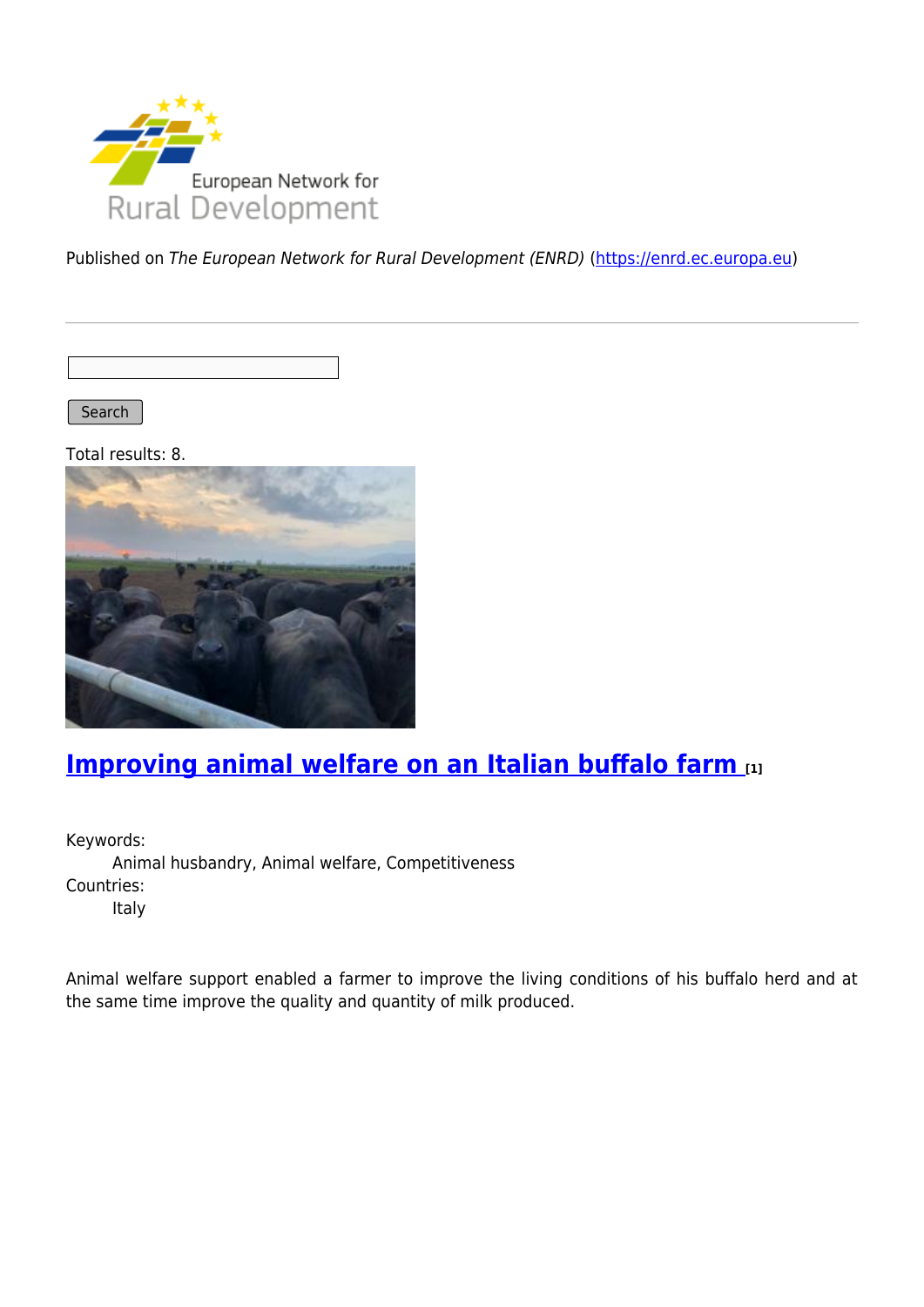

# **[Upgrading a sheep farm and opening of Farm Shop by a](https://enrd.ec.europa.eu/projects-practice/upgrading-sheep-farm-and-opening-farm-shop-maltese-young-farmer_en) [Maltese young farmer](https://enrd.ec.europa.eu/projects-practice/upgrading-sheep-farm-and-opening-farm-shop-maltese-young-farmer_en) [2]**

Keywords:

Agriculture, Animal husbandry, Competitiveness, Direct marketing, Diversification, Entrepreneurship, Family farming, Farm restructuring/modernisation, Product quality, Young farmers

Countries:

Malta



A Maltese young farmer took over his father's sheep farm in order to preserve local traditions, whilst incorporating new and innovative ideas in the production and marketing process.

## **[Modernisation of a frozen fruit processing plant](https://enrd.ec.europa.eu/projects-practice/modernisation-frozen-fruit-processing-plant_en) [3]**

Keywords:

Diversification, Entrepreneurship, Environmental protection, Farm restructuring/modernisation, Job creation, Product quality, Rural business Countries: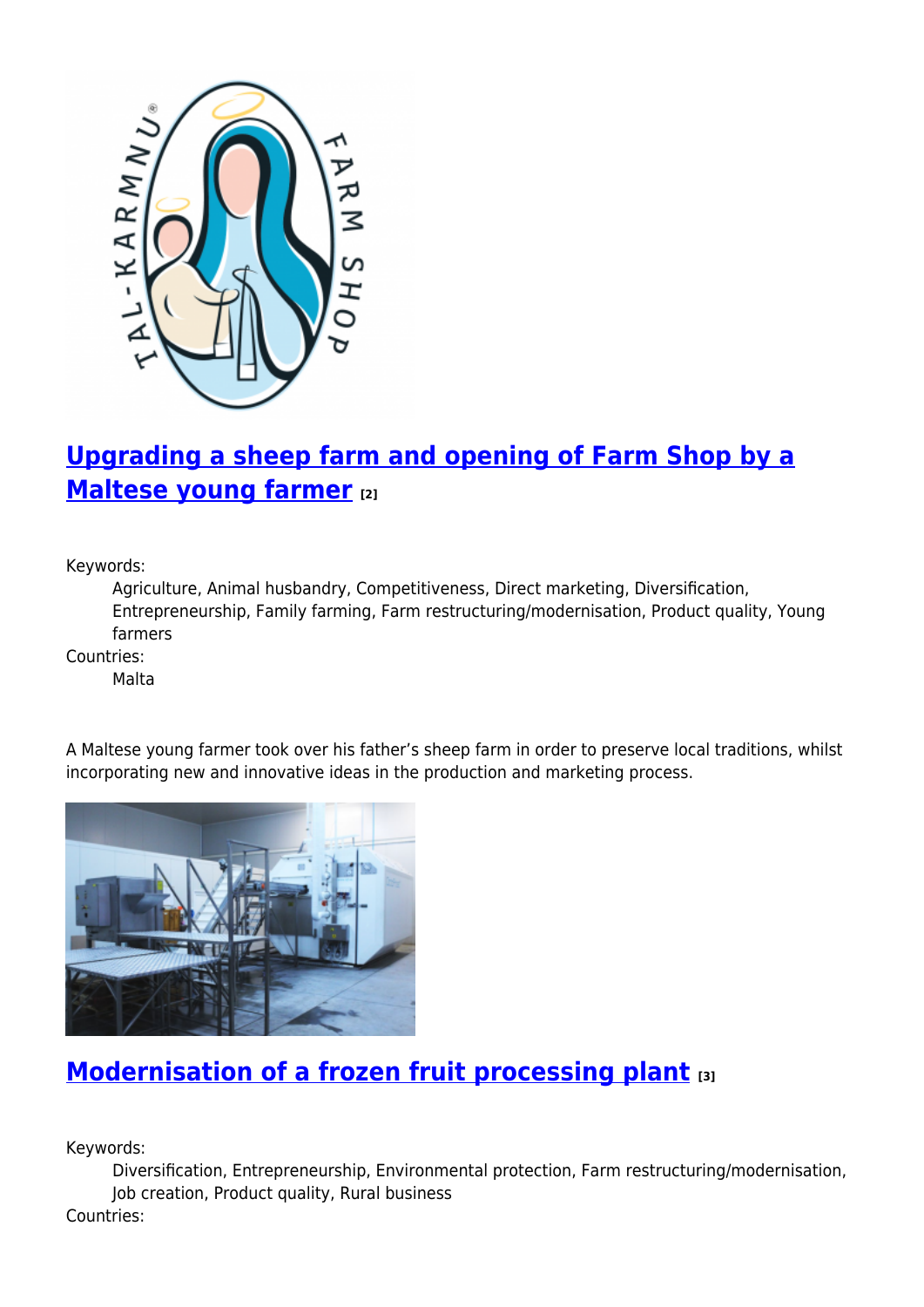### Bulgaria

An investment project for the modernisation and automation of a frozen fruits processing plant in order to minimise production losses.



## **[Construction of a lavender distillery in Bulgaria](https://enrd.ec.europa.eu/projects-practice/construction-lavender-distillery-bulgaria_en) [4]**

Keywords:

Diversification, Entrepreneurship, Family farming, Farm restructuring/modernisation, Innovation, Job creation, Market development, Product quality, Rural SMEs

Countries:

Bulgaria

Setting up an innovative lavender distillery in response to increasing market demands for high quality, niche products.



## **[TULARU' – Energy, Food and cultures](https://enrd.ec.europa.eu/projects-practice/tularu-energy-food-and-cultures_en) [5]**

Keywords:

Agriculture, Culture, Job creation, Local food, Organic farming, Short supply chains & local markets, Young farmers

Countries: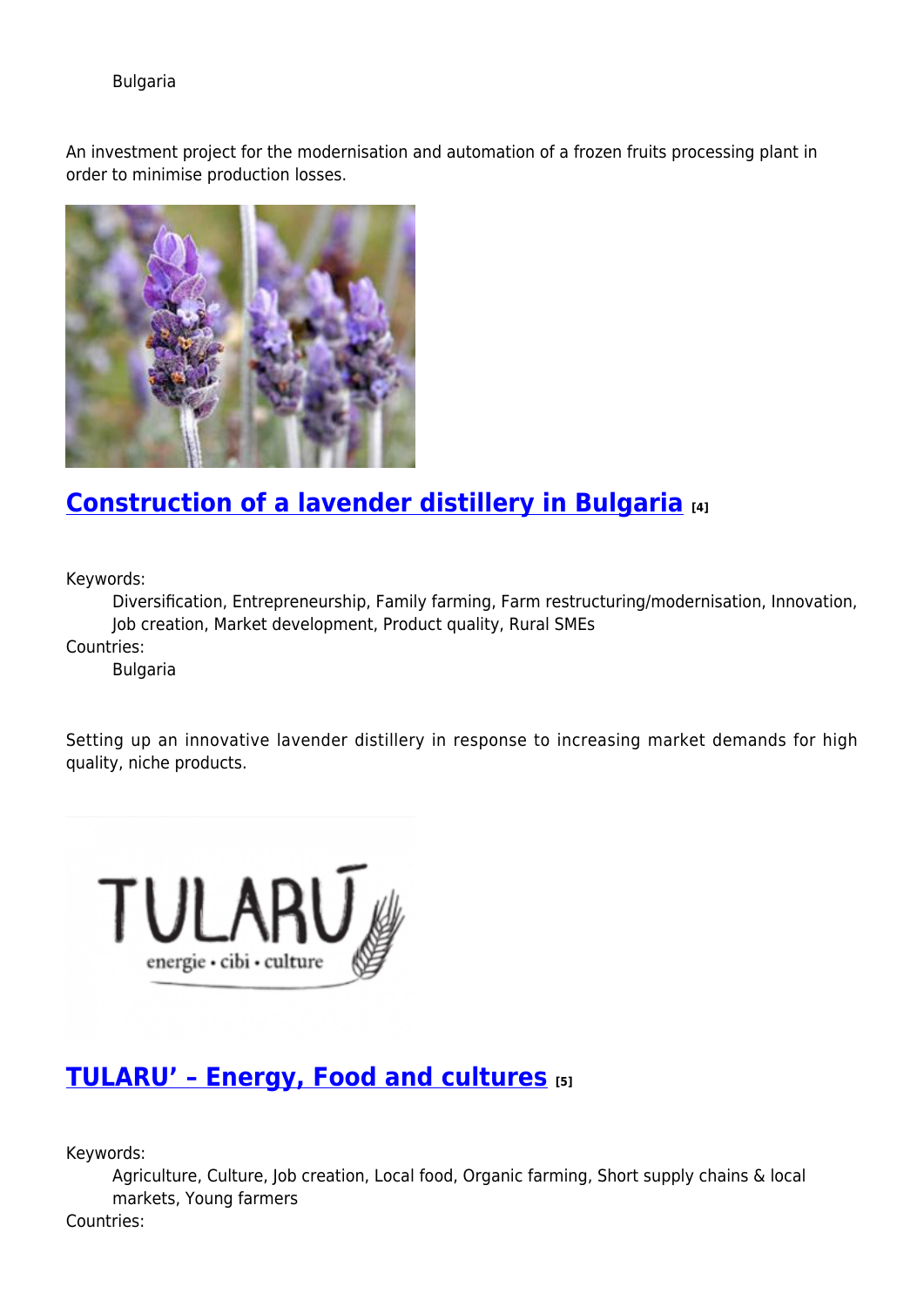Italy

Tularù is an organic and multi-functional closed-cycle farm born that began life as a centre for sustainable production. It offers an alternative approach to solving current environmental, social and economic issues for farms.



# **[Caseificio Val d'Aveto – Investing to sustain the local supply](https://enrd.ec.europa.eu/projects-practice/caseificio-val-daveto-investing-sustain-local-supply-chain_en) [chain](https://enrd.ec.europa.eu/projects-practice/caseificio-val-daveto-investing-sustain-local-supply-chain_en) [6]**

Keywords:

Diversification, Entrepreneurship, Farm restructuring/modernisation, Job creation, Market development, Mountain area, Product quality, Rural SMEs

Countries:

Italy

A dairy company used RDP support to build a new wing on its factory in order to increase its production capacity. This investment strengthened the local supply chains and helps prevent the abandonment of the farming activity in the area.



## **[Modernisation of a cannery to stimulate the local economy](https://enrd.ec.europa.eu/projects-practice/modernisation-cannery-stimulate-local-economy_en) [7]**

Keywords:

Entrepreneurship, Farm restructuring/modernisation, Product quality, Rural business, Rural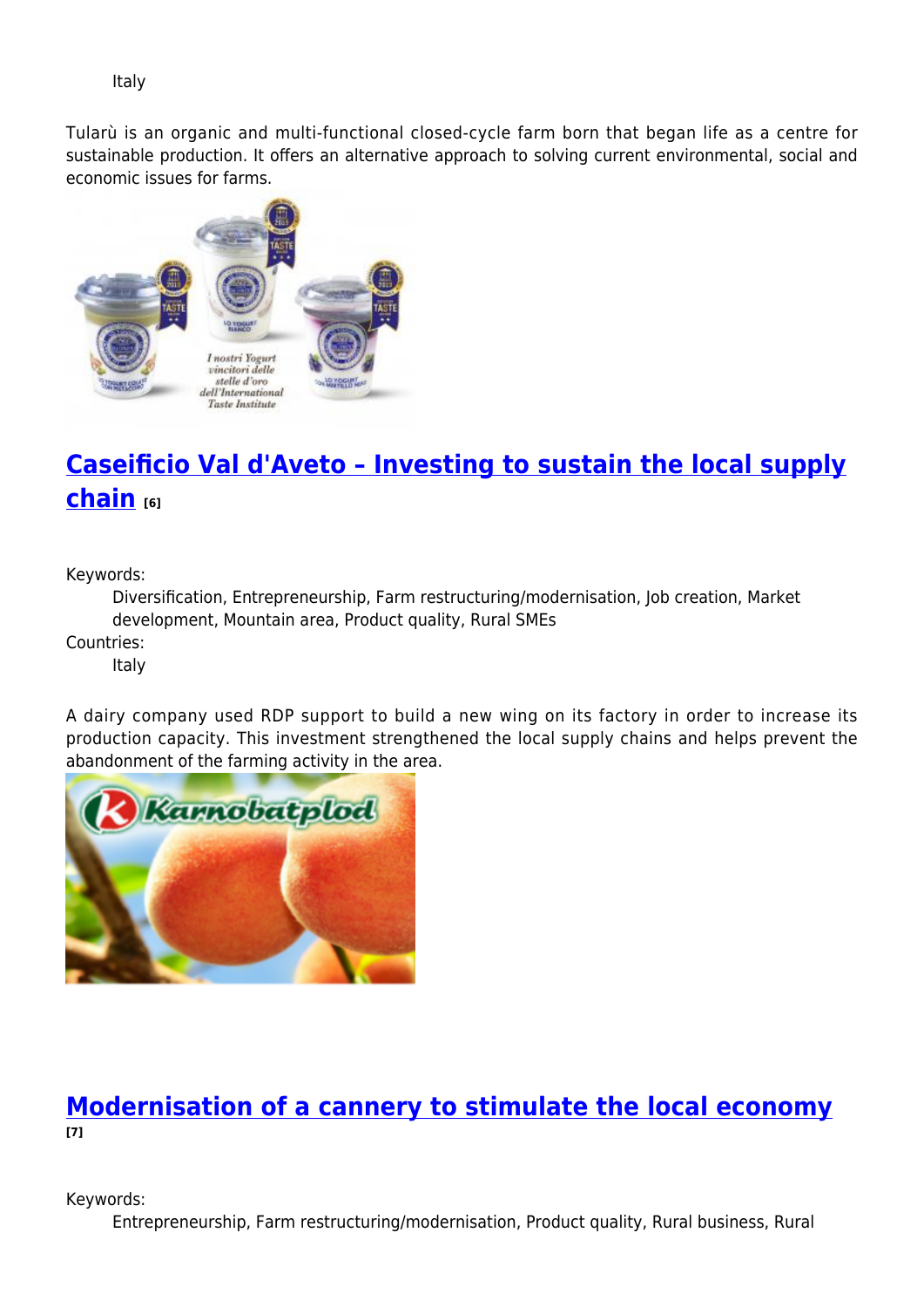**SMFs** Countries: **Bulgaria** 

Modernisation of a cannery with new machinery leading to improved competitiveness and a stronger local short supply chain.



## **[Fair trade economic district in Lombardy](https://enrd.ec.europa.eu/projects-practice/fair-trade-economic-district-lombardy_en) [8]**

Keywords:

Environmental protection, Inter-territorial/Transnational cooperation, LEADER/CLLD, Short supply chains & local markets

Countries:

Italy

### **Seven LAGs in the Lombardy region cooperated to create the 'Fair trade economic district', which is an innovative development model to promote economic and cultural growth in rural areas.**

#### **Source URL:**

https://enrd.ec.europa.eu/projects-practice/\_en?project\_keywords\_filter=19753&amp%3Bamp%3Bproject\_country=All &amp%3Bamp%3Bfield\_enrd\_prj\_measure\_tid=All&amp%3Bamp%3Bfield\_enrd\_prj\_focus\_area\_tid=All&amp%3Bamp %3Bf%5B0%5D=im\_field\_enrd\_prj\_keywords%3A20461&amp%3Bf%5B0%5D=sm\_enrd\_eu\_countries%3APortugal&f% 5B0%5D=im\_field\_enrd\_prj\_keywords%3A20476&f%5B1%5D=im\_field\_enrd\_prj\_keywords%3A19727&f%5B2%5D=sm \_enrd\_eu\_countries%3AThe%20Netherlands&f%5B3%5D=im\_field\_enrd\_prj\_keywords%3A19731&f%5B4%5D=im\_field enrd prj keywords%3A20474&f%5B5%5D=im\_field\_enrd\_prj\_keywords%3A19738&f%5B6%5D=im\_field\_enrd\_prj\_key words%3A19757&f%5B7%5D=im\_field\_enrd\_prj\_focus\_area%3A17116&f%5B8%5D=im\_field\_enrd\_prj\_keywords%3A1 9732&f%5B9%5D=im\_field\_enrd\_prj\_keywords%3A20461&f%5B10%5D=im\_field\_enrd\_prj\_focus\_area%3A17117&f%5 B11%5D=im field\_enrd\_prj\_keywords%3A19720&f%5B12%5D=sm\_enrd\_eu\_countries%3ABulgaria&f%5B13%5D=im field\_enrd\_prj\_keywords%3A19728&f%5B14%5D=sm\_enrd\_eu\_countries%3AMalta&f%5B15%5D=im\_field\_enrd\_prj\_ke ywords%3A19754&f%5B16%5D=sm\_enrd\_eu\_countries%3AItaly

#### **Links**

[1] https://enrd.ec.europa.eu/projects-practice/improving-animal-welfare-italian-buffalo-farm\_en [2]